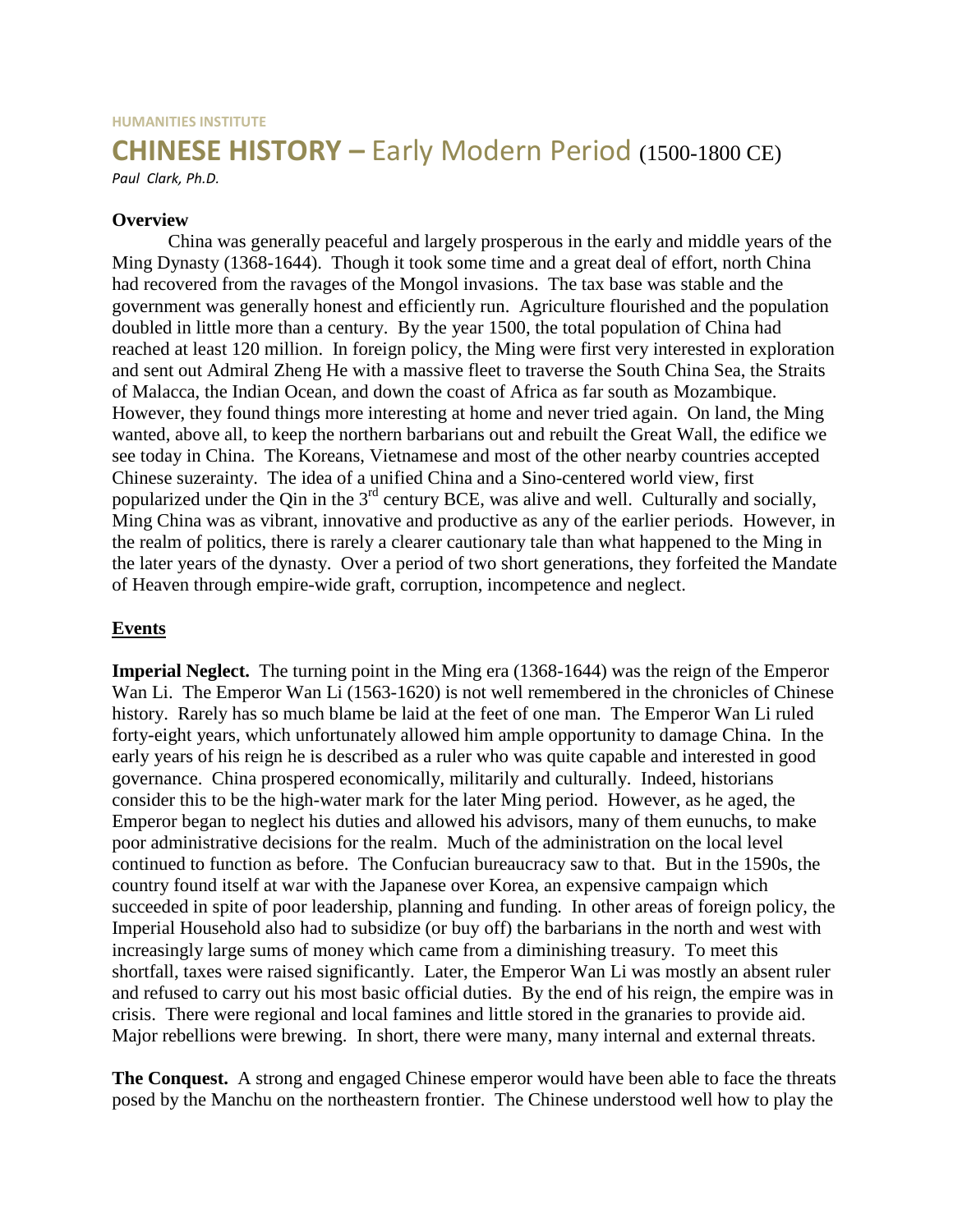various Manchu tribes off of one another and had done so repeatedly over the centuries. This time, neither Wan Li nor any of his three successors over a period of twenty-four years after his death were able to placate the barbarians. When squeezed between the encroaching Manchu in the northeast and the rebel Li Zicheng at the approaches of Beijing in the south, the last Ming emperor, Chongzhen, committed suicide. The Manchu then moved in to "stabilize" the region in 1644.

**The Manchu.** The Manchu (also known as Jurchen) were from the area north of the Great Wall and south of the Amur River in what is today northeastern China (sometimes known as Manchuria). This is a vast and unforgiving landscape. Manchuria is known for its long, dark winters and bitter cold. Much like the Mongols in the  $13<sup>th</sup>$  century, the Manchu seemed to come from nowhere. They lived in small tribal and familial units linked by marriage and alliance to one another. Some lived a semi-nomadic lifestyle; others nearer to the Chinese frontier tilled the fields. There were likely fewer than a million Manchu in total. The first leader of renown from this band of Manchu was named Nurhaci (1559-1626), who unified the warring and unruly clans under his command. He organized the disparate warrior bands into armies, invaded Korea and obtained the allegiance of many of the Mongol tribes. He then began raiding into north China proper. Upon his death, he was succeeded by his son Hong Taiji (1592-1643). Hong is widely credited with establishing the Qing Dynasty (1644-1911), although he died the year before his troops moved into Beijing.

**Han Collaboration.** It is telling the extent to which the Confucian elites and Ming aristocrats had come to loathe the Ming emperors in the last years of the Ming era. When the Manchu tribes began to raid into northern China, several Chinese commanders (of Han ethnicity) simply turned on the field of battle to support the Manchu. Amazingly, the Ming had become so despised that many Han generals preferred the unknown barbarian Manchu over the Han monarchs! One after another, Ming generals swore allegiance to the Manchu or fell on the field of battle in north China. The conquest of the rest of China did not come as quickly or as easily. It took several decades for the bloody fighting in the south to be competed. The last Ming claimant to the throne died in 1661. Even then, Qing control of southern China was tenuous. They required the support and collaboration of the Han, Confucian elites and military men of the old regime.

**Consolidation.** Under the reign of the Emperor Kangxi (1654-1722), the Qing Empire came of age. When three Han generals who had supported the Qing conquest of southern China rose in revolt in what is known as the San Fan Rebellion (War of the Three Feudatories) in 1674, the Emperor Kangxi, in a very risky move, sent armies to destroy them. When this action was taken, it was unclear whether or not this would alienate the Confucian elites and therefore make China ungovernable even if it succeeded militarily. Nonetheless, the success of this campaign consolidated Manchu rule and secured the Qing Dynasty until 1911.

**Unparalleled Power.** At its height, the Qing Dynasty ruled more territory than any other Chinese dynasty in history, with the possible exception of the Yuan Dynasty (1271-1368). In addition to what today is China proper, the Qing governed Mongolia, portions of Siberia north of Mongolia, portions of the border area between Tibet and South Asia, and portions of Tajikistan, Kyrgyzstan and Kazakhstan. The population of Qing China reached 300 million under the reign of the Emperor Qianlong (r. 1735-1796) and is, without a doubt, one of the most populous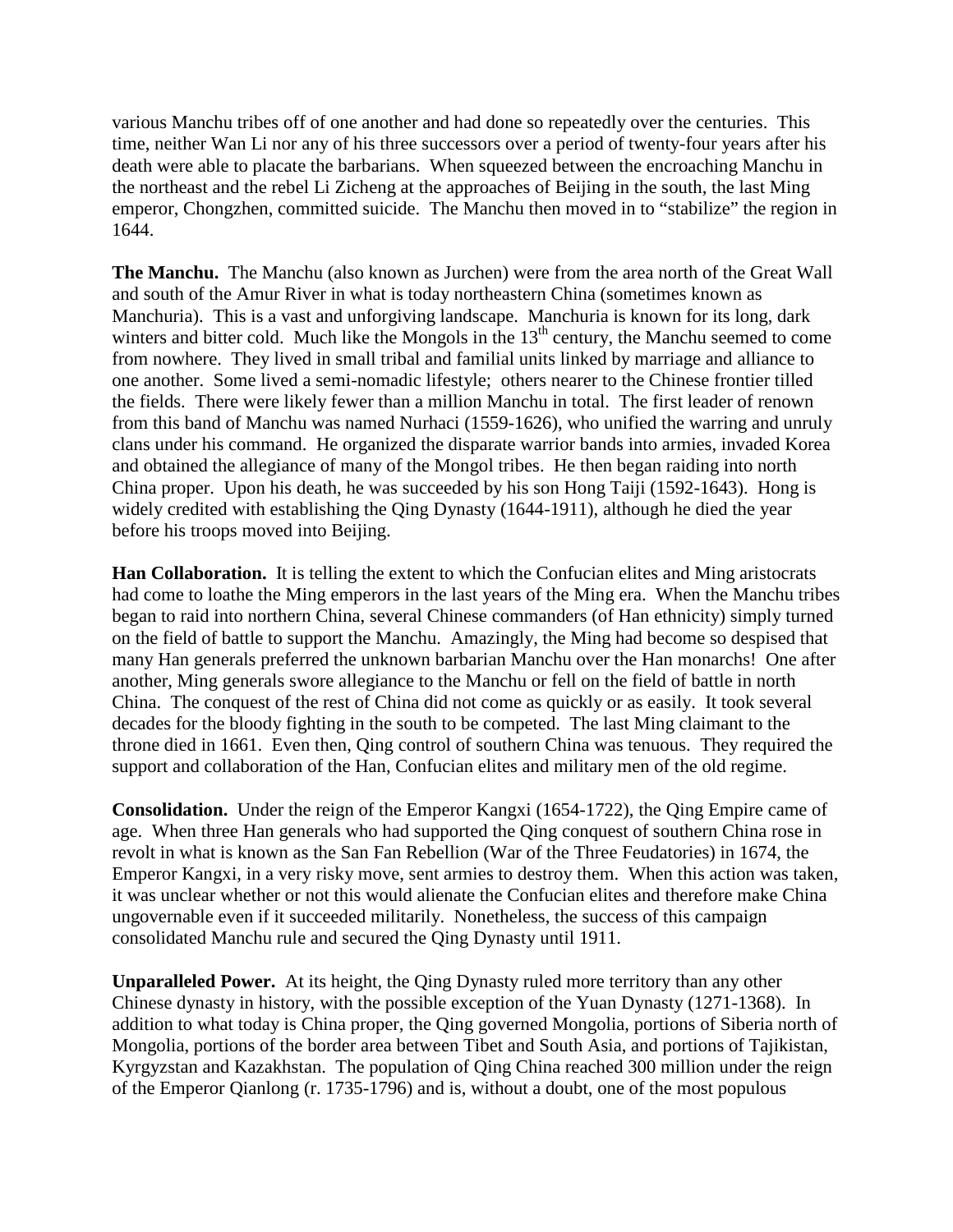empires ever in world history. By way of comparison, all of the European states together in the year 1800 had a population of approximately 150 million and the Mughal Empire in South Asia never reached a population of more than 150 million at its height. The Qing were without peer in the  $18^{th}$  century.

# **Government**

**Maintaining the System.** The conquest of China beginning in the 1630s and 1640s required the collaboration of the Confucian elites and the people of the Han ethnicity because the population of ethnic Jurchen (Manchu) was too small to complete the job. The problem of how to govern China as a conquest dynasty was just as perplexing and much more complicated. The Qing had won the war, now they had to win the peace. The first monarchs of Qing China (1644-1911), who theoretically exercised absolute power, determined to maintain, but reform, the moribund Ming system. The early Ming monarchs (1368-1644) had found success using the Civil Service examination to staff and maintain the bureaucracy. The system, however, had ceased to work as effectively in the last few decades of the Ming period as it had earlier. Indeed, the late Ming period is known for graft, corruption and neglect in government. Thus, the Qing sought to reestablish and reinvigorate the Civil Service and the Civil Service examination. In the early years of the Qing period, there were several efforts to root out corruption and the system began to function as designed on the lower levels. But there remained the problem of how to staff the upper levels.

**Manchu Ministers.** To meet the challenge of staffing at the highest levels, the Qing rulers split the duties of "minister of state" into two theoretically equal positions each with a Han (Confucian) minister and a Manchu minister. In practice, the Manchu ministers sometimes just passed down directives from the Imperial household to the Han ministers. The Manchu ministers were therefore more important but the positions did not require a great deal of attention. Of course, reports back to the imperial household had to be written and the Manchu minister, like his Han counterpart, could be held accountable when thing went wrong. There were six ministries of state: civil affairs, finance, rituals, war, justice and public works. Each had two ministers. In this way, the Qing ruled through and maintained the existing Chinese system but rarely had much contact with the dominant Han Chinese ethnicity. The foreign rulers, though not exactly hiding in plain sight, consciously sought to minimize their interaction with the Chinese.

**The Military.** The Qing military was divided into what is known today as "bannermen" armies. The armies were organized in different ways. Some armies were composed mostly of Manchu soldiers with Manchu generals. Others were composed of mostly Han Chinese soldiers with Han generals who worked with Manchu generals who acted as liaisons. A third type of army was composed of a combination of mostly Mongols, Han and other foreigners as soldiers. The armies were stationed in strategic areas of China where they could be called upon in time of emergency. The armies were known by the color of their banner, which could be solid or solid and framed with a different color. Early in the period of conquest there were six banner armies. Later than number was increased to eight. By the reign of the Emperor Qianlong (r. 1735-1796), the Qing could field armies of more than a hundred thousand.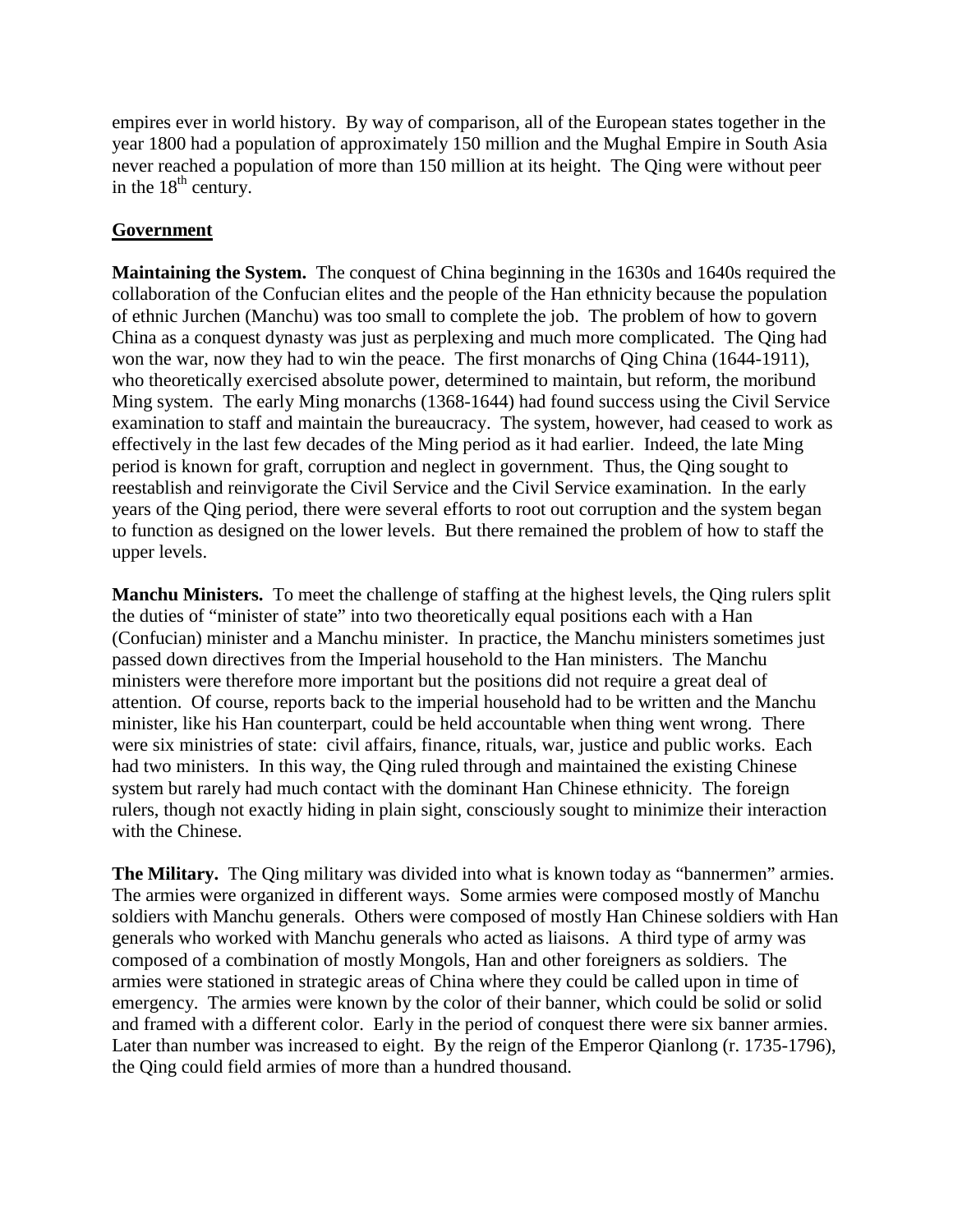**The Treasury.** The coffers of the imperial treasury were generally full after the recovery from the War of the Three Feudatories (1674-1681). The Emperor Kangxi (r. 1661-1722) set up a tax system which was based on goods produced, on land and on population (head tax). The tax was carefully collected and put to good use for much of the early Qing years. The peasants had to pay their taxes to the village headmen, who then forwarded it on the authorities on the higher levels. The head tax was also used to determine conscription and corvėe quotas. It is worth nothing that though the peasants were not always tied to the land, they were required to provide labor to the state for the purposes of building or rebuilding common infrastructure such as roads, bridges, dikes, irrigation projects and the like. The peasants despised this requirement and did everything they could to shirk this duty. Those who could paid a fee to be freed of this obligation. Others would abscond, making the duty of the remaining peasants that much more difficult. The tax rolls were based initially on Ming surveys and were not regularly updated. By the time the Emperor Qianlong had completed many of his extraordinarily expensive and bloody wars, the treasury was under serious stress.

# **Culture**

**Religion.** Whereas Confucianism had dominated the religious landscape in China since the late Tang period (618-807) among the Han ethnicity, Buddhism experienced a minor renaissance during the Qing dynasty (1644-1911). The Buddhism practiced by the Qing monarchs, however, was not like that of most of the previous periods. Instead, the Manchu followed Tibetan Buddhism, a form of the religion which emphasizes Lamaism. Lamaism is a form of meditative Buddhism that transmits knowledge and religious convention from the teacher (Lama) to student. In Tibetan Buddhism, it is believed that a series of great Lamas, such as the Dalai Lama or Panchen Lama, are reincarnated bodhisattvas who bring wisdom and knowledge to their students. The Mongols (Yuan Dynasty, 1271-1368) also practiced Tibetan Buddhism, but, like the Qing, did not impose it on the Confucian population. Nonetheless, it was not proscribed. Buddhist practice is often not monotheistic and the Qing monarchs were very willing to lead in corporate, ritual worship at the Temple of Heaven as an element of the civil religion promoted by the crown. Christianity was also evident in China during the Ming Dynasty (1368-1644) and Qing periods. However, the numbers of adherents was very, very small—much smaller than the number of Christians during the Tang and Yuan periods. Still, a number of Roman Catholic Jesuit missionaries made their way to China and provided accounts of life during their stay. These include men such as Matteo Ricci (1552-1610) and Adam Schall Von Bell (1591-1666). It is estimated that as many as one-hundred thousand Christians may have existed in China in the late Qianlong period (1735-1796).

**The Literary Arts.** In literature during the reign of the Emperor Qianlong, a genre of Chinese fiction writing—the detective story—became popular. Though the Chinese have a long history of reporting on criminal behavior as a way of conveying a morality play, detective stories seemed to have been quite common as a form of popular entertainment as well. One of the most well-known is the *Celebrated Cases of Judge Dee*, a series of three stories of murder and intrigue. The author of this story is unknown. It depicts a man named Judge Dee and is set in the Tang period, although the cases it used for inspiration came from later periods. The extent of the circulation and appeal to the public of this particular work is not well known. However, it serves as an example of an increasingly popular form of literature in the early modern era.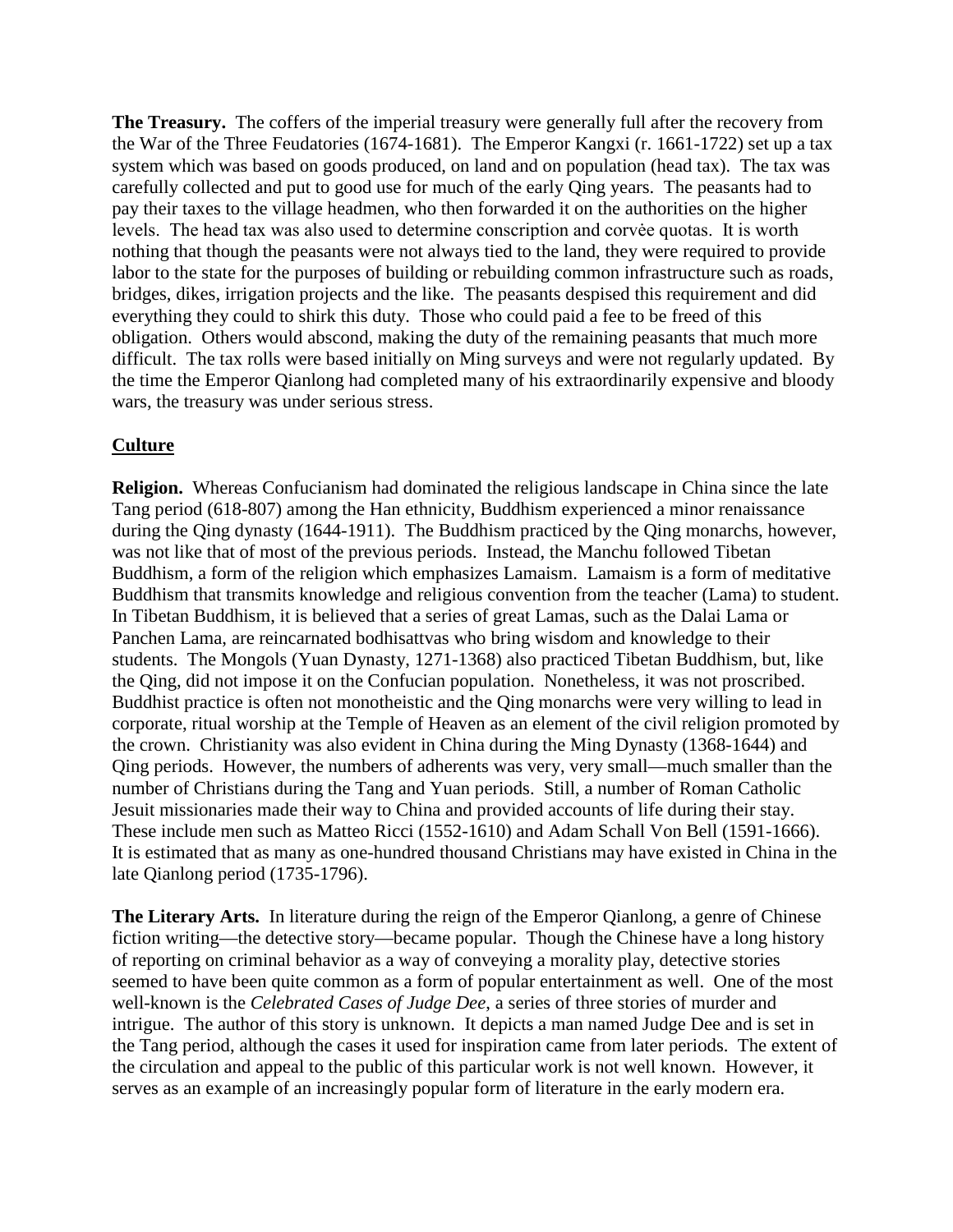Several poets of renown also benefited from the considerable support of the Emperor Qianlong. Examples include Shen Deqian (1673-1769) and Weng Fanggang (1733-1818), contemporaries who had no problem criticizing each other, but who were very influential in the writing of poetry, the collection and critique of anthologies and in teaching.

**Porcelain.** In the late Ming era, porcelain was perhaps the finest expression of artistry in China. Indeed, Ming vases and other items made of porcelain made during the period are still among the most highly valued in the world. Chinese potters and sculptors were well known before the Ming period. But, it is during the Ming period that, for example, round, white plates with blue motifs of Chinese landscapes and other objects painted on them became the norm for export objects, although white and blue porcelain existed before. The skill and craftsmanship of these artists was unmatched around the world for decades to come and the secrets of Chinese porcelain manufacturing were carefully guarded.

**The Fine Arts.** Other objects of art such as monochrome painting and woodblock printing continued to develop. Some Ming and early Qing era innovations included the expanded use of color. In wood block printing, for example, Chinese artists developed a process whereby color could be added in stages to an image. Multiple copies of a single image, when complete, could have five or six different hues, creating the impression of depth and fullness rarely seen earlier.

## **Society**

**Structure.** Society was structured in the early modern period much as it was in the early Ming period (1368-1644). Though the ruling household had changed in 1644 and a barbarian conquest dynasty had seized power, not a great deal changed in society. There were monarchs, aristocrats, artisans, clergy, peasants, laborers, etc. Each played their role in an organized and generally stable society. Mandarins or degree holders acted as the administrative class and governed much as they had during the early Ming period. The vast majority of the population worked the land just as their ancestors had and most had very little contact with their foreign conquerors. The Qing Dynasty (1644-1911) simply created an additional layer of administration at the very top. This, of course, led to the problem of the government being administratively top-heavy. But, given just how prosperous China was in the 17 and  $18<sup>th</sup>$  centuries, this structural weakness was not evident until well into the  $19<sup>th</sup>$  century.

**The Retention of Culture.** The Qing sought to maintain their distinct culture as members of the Jurchen/Manchu ethnicity. They were well aware just how quickly China had assimilated other conquest dynasties and were determined not to lose their identity. They used the Manchu language in the imperial household and kept two different sets of records for many years: one in Manchu for household deliberations and one in Mandarin for civil administration. They handed down laws which separated all the different ethnicities of China from the Jurchen. For example, during much of the Qing period, it was not legal for a member of the Jurchen/Manchu ethnicity to marry or have sexual relations with someone from any other ethnicity. This was an extremely problematic restriction, however, when one considers that several bannermen armies were stationed long-term far away from Manchuria. Indeed, it was a law that was often broken, particularly later in the Qing period. Interaction, in general, between the ethnicities was not encouraged. This was made somewhat possible because Qing armies often lived in garrison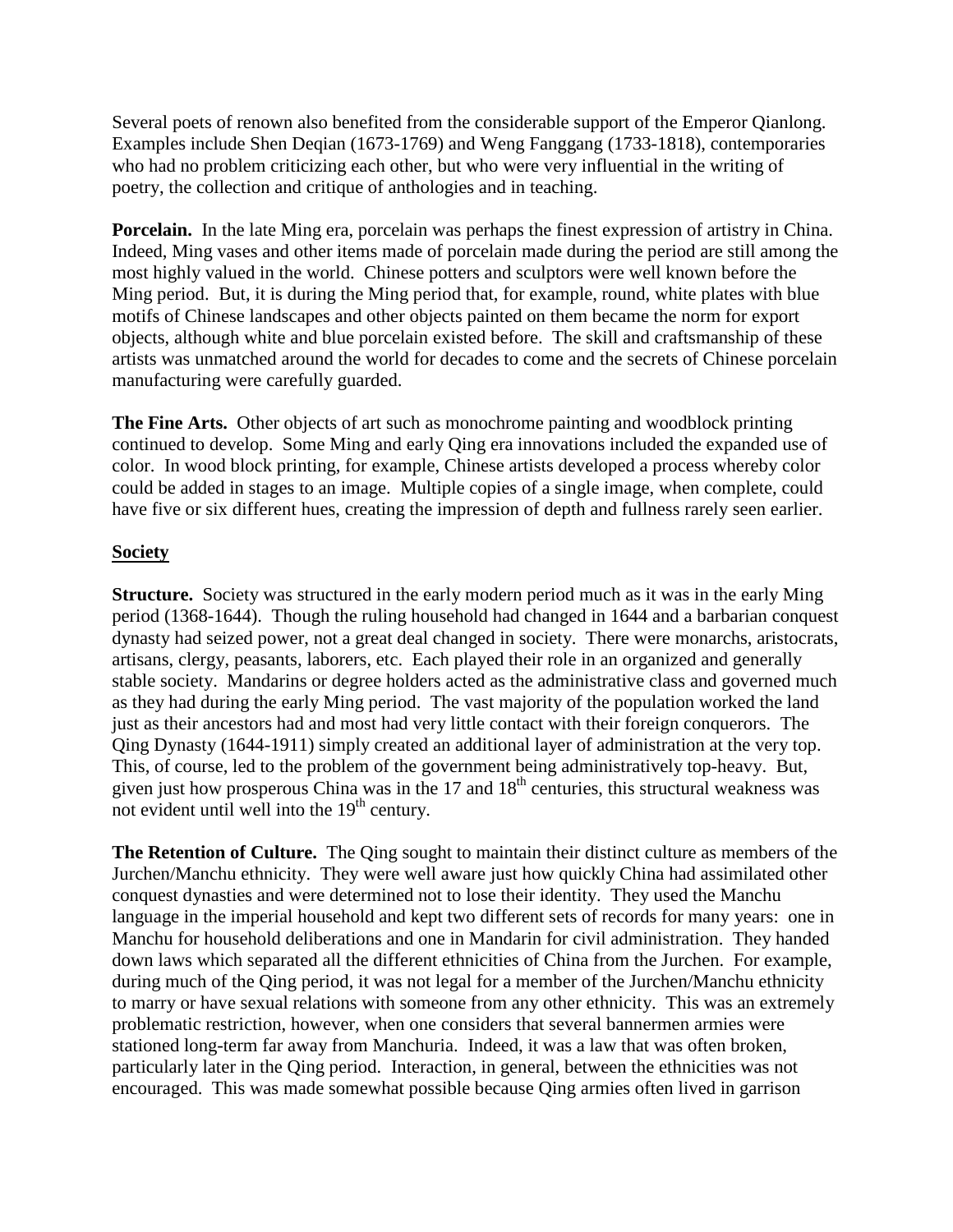towns when not on campaign. Members of the Manchu ethnicity were also treated differently from the Han under the law. Among the imperial family, it is generally understood that the Emperor Kangxi (1654-1722) lived and acted in a way which reflected his Jurchen/Manchu heritage, but his grandson, the Emperor Qianlong (1711-1799) struggled to maintain Jurchen/Manchu traditions. Nonetheless, in the late Qing period, it was still possible to distinguish the Manchu ethnicity from the Han ethnicity.

**The Queue.** Perhaps the most recognizable element of the Manchu conquest in the early modern period was the appearance of the queue in China. It was also one of the most hated symbols forced upon the Han Chinese. The queue is a type of hairstyle. In the Ming period, it was customary for men to have long, flowing hair. Indeed, it was a badge of honor. When the Manchu began the conquest of China, they required all Chinese men to adopt the Jurchen hairstyle, often referred to as the "pigtail." But it is more than that. One also had to shave one's hair from the forehead to at least half-way back on the scalp. Often the pigtail was trimmed only to keep it from dragging the ground when walking. The Han ethnicity chafed under this rule. However, as early as the first raids across the north China/Manchuria frontier in the early  $17<sup>th</sup>$ century, they forced this upon the Han. It symbolized the acceptance of Qing authority. If, however, a man refused to adopt the queue, he was considered to be in open and visible revolt again the Qing and subject to summary execution. Early in the dynasty, thousands were killed because they refused. A famous slogan of the era was, "keep your hair and lose you head, lose your hair and keep your head." Within a few years, the queue had become customary.

## **Economy**

**Agriculture.** The economy of early modern China functioned very well in the reign of the Emperor Kangxi (1667-1722) and early in the reign of the Emperor Qianlong (1735-1796). There was a well-established system with peasants and agriculture being the engine of the economy and a high-functioning administrative class. Advances in infrastructure in the early Ming period (1368-1644) and the will to maintain engineering marvels such as the Grand Canal and the Yellow River dikes meant that irrigation and the transportation of bulk commodities by barge were available to facilitate agricultural and economic development. Advances in rice production were significant and the economy grew quickly. Indeed it was transformed in other ways as well. The early modern period saw the importation of important food stuffs from the new world: potatoes, peanuts and corn via the Spanish-controlled Philippines. Many of these food-stuffs were grown in soil that was not conducive to the growing of rice or other traditional Chinese foods. This had the effect of bringing marginal land under cultivation. These calorierich items allowed the Chinese population to explode. I might add that these newly productive fields could also be taxed as well. By the end of the reign of the Emperor Qianlong, the population of China had risen to approximately 300 million. Of course, it also freed increasingly larger percentages of the population from subsistence farming and allowed for increased specialization in the economy.

**Commerce.** With increased specialization came advances in commerce and industry. The late Ming and Qing periods are well known for the creation of guilds for non-agricultural products. Guilds oversaw the supply of goods to make sure that the market was neither flooded nor without goods to sell. Guilds also dispersed and protected trade secrets and provided guidance on the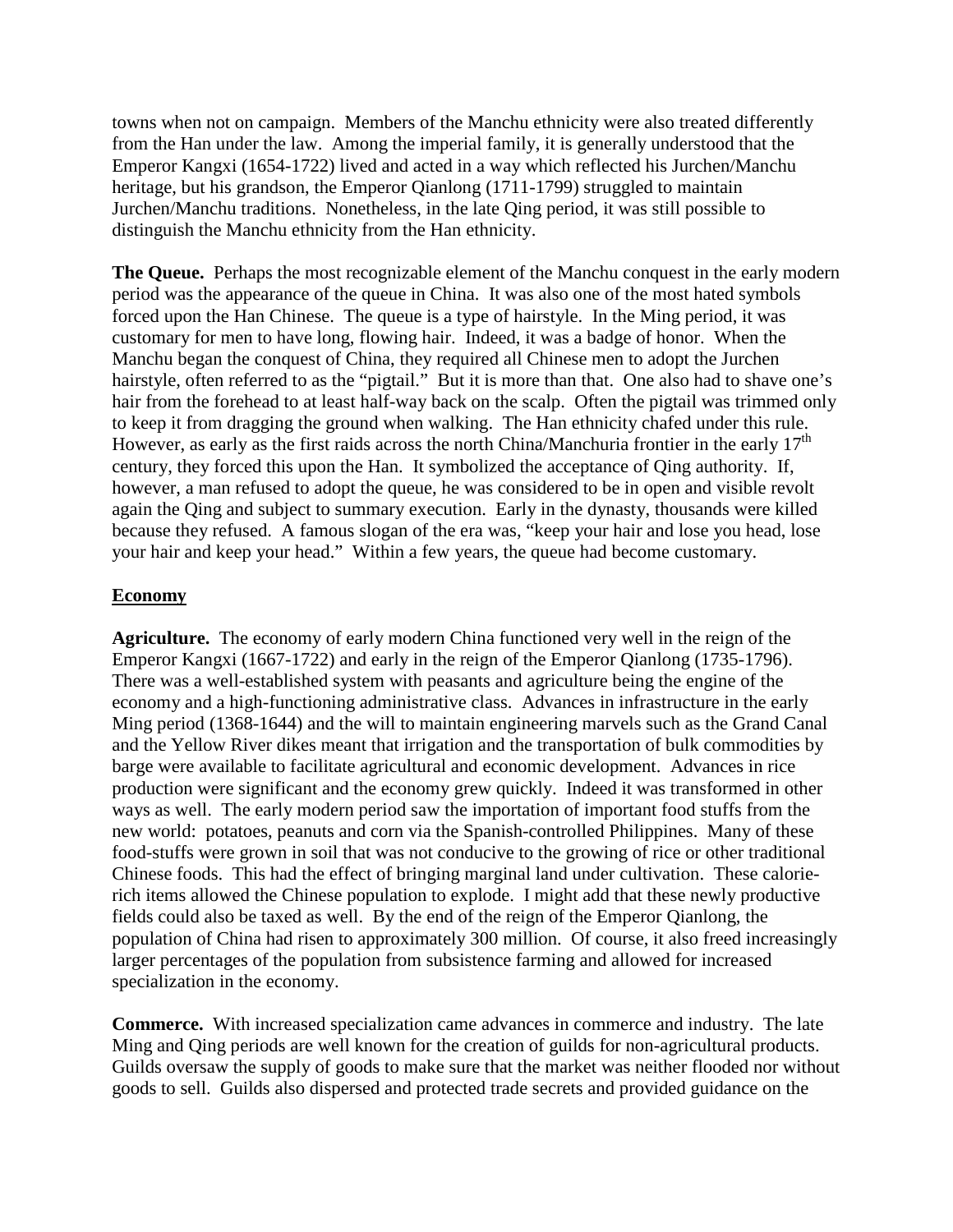training of apprentices and the like. Artisans and skilled craftsmen, in particular, mentored apprentices for many years until they had developed sufficient expertise. Certain areas of the Chinese economy in the early modern era were particularly well-known for the production of export items. Among them were silk and porcelain producers. Tea was also produced for export. But it was silk and porcelain that distinguished Chinese commerce. Indeed, fine porcelain in the early modern era so dominated the world market, to say nothing of the domestic market, that in much of the western world, it is still simply called "china." In addition to it being of very high quality, it was also produced in vast quantities.

**Industry.** In order to meet world demand for fine porcelain, small producers ramped up production. Whereas, in earlier periods, very small cottage-industries had been sufficient to meet demand, these were greatly expanded in the  $18<sup>th</sup>$  century. Factories began to be built and the production process came to dominate entire villages. Though the Chinese were not among the world leaders in the development of the steam engine, they were producing on a massive scale. It is clear that the Chinese economy in the  $18<sup>th</sup>$  century was undergoing a fundamental change which can best described as early industrialization.

**Self-Sufficiency.** The Chinese economy was largely self-contained. Virtually all of the items needed for consumption by the Chinese: food, energy, raw materials, pharmaceuticals, clothing, building supplies and the like were produced domestically. The importation of goods from abroad was largely unnecessary. (Foreign ideas were equally unwelcome.) It is because of international commerce that China began to encounter a group of people who had heretofore been known to them, but who had not really been very important or influential: Europeans. Because the Chinese exported so many goods and products but imported virtually nothing, the Europeans began to become concerned about the imbalance of trade. Chinese merchants demanded payment in silver, the specie in which one paid tax, and when denominated, the unit of currency. Silver therefore began to be in short supply in other parts of the world. The Europeans wanted to parley with Chinese representatives, but the Chinese were totally uninterested. This set off a series of diplomatic rows which left the Europeans seething for decades. In a well-known exchange between the Emperor Qianlong and King George III (1738- 1820) of Great Britain, Qianlong rebuffed the British request to trade by saying "I set no value on objects strange or ingenious and have no use for your country's manufactures."

**Early Signs of Economic Trouble.** Despite the presence of a vibrant and growing economy during the early reign of the Emperor Qianlong, the tax base was unable to keep up with spending demands. Qianlong's military adventurism brought Xinjiang, an enormous and unruly new territory, under Chinese control. But the occupation was extraordinarily expensive and placed serious strain on the treasury. Qianlong was unaccustomed to working within a limited budget and was unwilling or incapable of scaling back. More troubling, as the population grew, there was a commensurate need to expand the bureaucracy. Early in the  $18<sup>th</sup>$  century, this was understood to be problem to be overcome with the discovery of efficiencies and with an increase in productivity. However, by the end of the  $18<sup>th</sup>$  century, there simply weren't enough government officials to administer the realm causing the vaunted Chinese economy to slow and to begin to show signs of distress.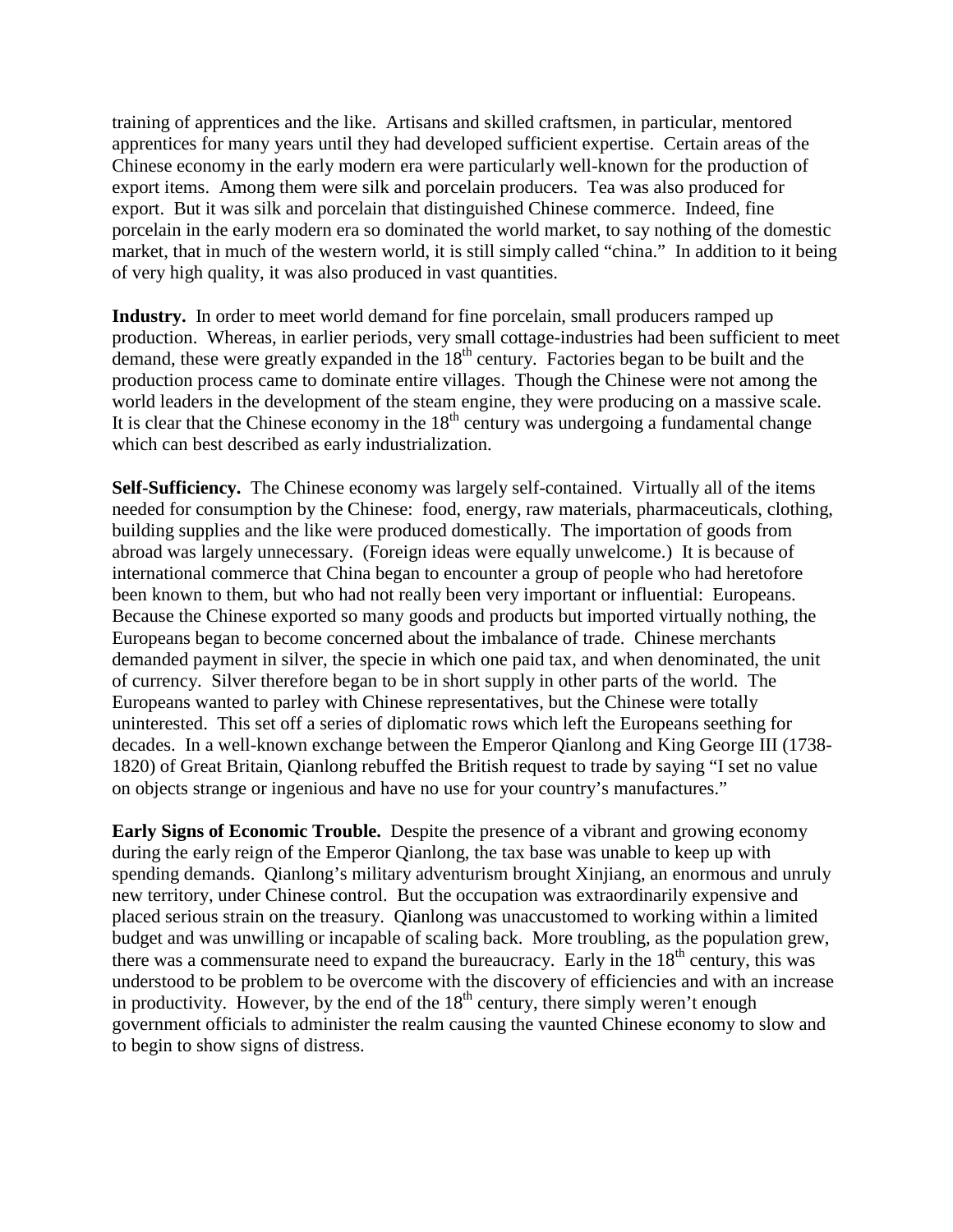# **Readings**

Harold Tanner, *China: A History, Volume 1. From Neolithic Cultures through the Great Qing Empire,* (Hackett Publishing, 2010), pp. 310-377.

Susan Naquin and Evelyn Rawski, *Chinese Society in the Eighteenth Century,* (Yale University Press, 1989).

Timothy Brook, *The Confusions of Pleasure: Commerce and Culture in Ming China*, (University of California Press, 1999), pp. 86-262.

Evelyn Rawski, *The Last Emperors: A Social History of Qing Institutions,* (University of California Press, 1998).

Mark Elliott, *The Manchu Way: The Eight Banners and Ethnic Identity in Late Imperial China*, (Stanford University Press, 2001).

## **Questions for Discussion**

1) Continuity and change has long been a theme of the transition period between the Ming Dynasty and Qing Dynasty. To what extent is this description true? What does it mean? Did Ming institutions, ideas and philosophies continue to dominate Qing China, or was there a meaningful cultural and social break at the time of change in leadership? Did the concept of "China" change as China entered the early modern period?

2) Many historians have depicted ethnic relations between the Manchu and Han to be unimportant until the late  $19<sup>th</sup>$  century? To what extent do you agree with this notion? Were the Manchu able to maintain their ethnic identity until the end? Or at what point in the Qing period were the governing Manchu effectively assimilated into Han Chinese society? Is the issue of ethnicity even an important question to ask of Qing China?

3) Historians of China like to write about the greatness of the Kangxi and Qianlong periods. How does one define what is or is not great about one particular reign or another? What are the criteria—the economy, military, population, structure, religion, culture, the arts—or something else altogether? Is it even possible to compare empires effectively? If so, what would you argue is the most important criteria?

4) History indicates that after the reign of the Emperor Qianlong, the Chinese empire began to decline and never recovered. Were there early indicators of decline during Qianlong's life? If so, what were they? Under Qianlong, did China suffer from misrule, corruption or neglect, or did China decline due to factors not under the control of any ruler? If one is to blame Qianlong, were his failings due to any moral or personal shortcoming? Or was the job of ruling the empire effectively too big for any single individual?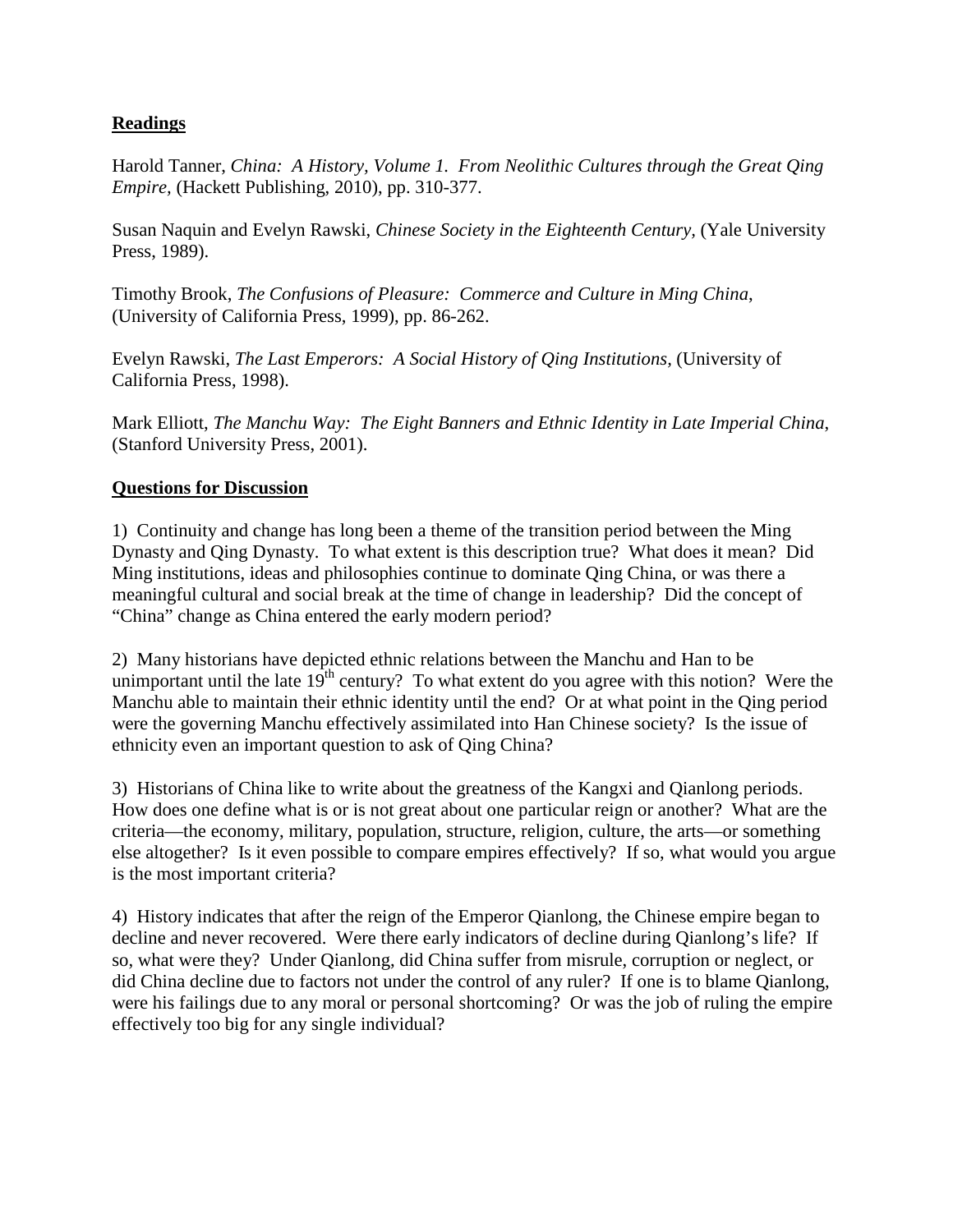## **Texts**

1)Nurhaci's seven grievances against the Ming Dynasty, proclaimed on April 13, 1618 and used as justification for the Manchu invasion. [Found in the public domain.]

1. The Ming killed the father and grandfather of Nurhaci for no reason.

2. The Ming favored Yehe and Hada while suppressing Jianzhou.

3. Violating agreement of territories by both sides, the Ming forced Nurhaci to make up for the lives of the people who crossed the border and were killed by Nurhaci.

4. The Ming sent troops to defend Yehe against Jianzhou.

5. Backed by the Ming, Yehe broke its promise to Nurhaci and married its "elder daughter" to Mongolia instead of Jurchen.

6. The Ming court forced Nurhaci to give up harvesting the reclaimed lands in Chaihe, Sancha and Fuan.

7. The East Liaoning government of the Ming appointed an official Shang Bozhi to perform garrison duty in Jianzhou; however, he abused his power and rode roughshod over the people.

2) The Emperor Qianlong's response to George III of Great Britain asking for the trade and the normalization of diplomatic relations in 1793. [Found in the public domain.]

You, O King, live beyond the confines of many seas, nevertheless, impelled by your humble desire to partake of the benefits of our civilization, you have dispatched a mission respectfully bearing your memorial. Your Envoy has crossed the seas and paid his respects at my Court on the anniversary of my birthday. To show your devotion, you have also sent offerings of your country's produce.

I have perused your memorial: the earnest terms in which it is couched reveal a respectful humility on your part, which is highly praiseworthy. In consideration of the fact that your Ambassador and his deputy have come a long way with your memorial and tribute, I have shown them high favor and have allowed them to be introduced into my presence. To manifest my indulgence, I have entertained them at a banquet and made them numerous gifts. I have also caused presents to be forwarded to the Naval Commander and six hundred of his officers and men, although they did not come to Peking, so that they too may share in my all-embracing kindness.

As to your entreaty to send one of your nationals to be accredited to my Celestial Court and to be in control of your country's trade with China, this request is contrary to all usage of my dynasty and cannot possibly be entertained. It is true that Europeans, in the service of the dynasty, have been permitted to live at Peking, but they are compelled to adopt Chinese dress, they are strictly confined to their own precincts and are never permitted to return home. You are presumably familiar with our dynastic regulations. Your proposed Envoy to my Court could not be placed in a position similar to that of European officials in Peking who are forbidden to leave China, nor could he, on the other hand, be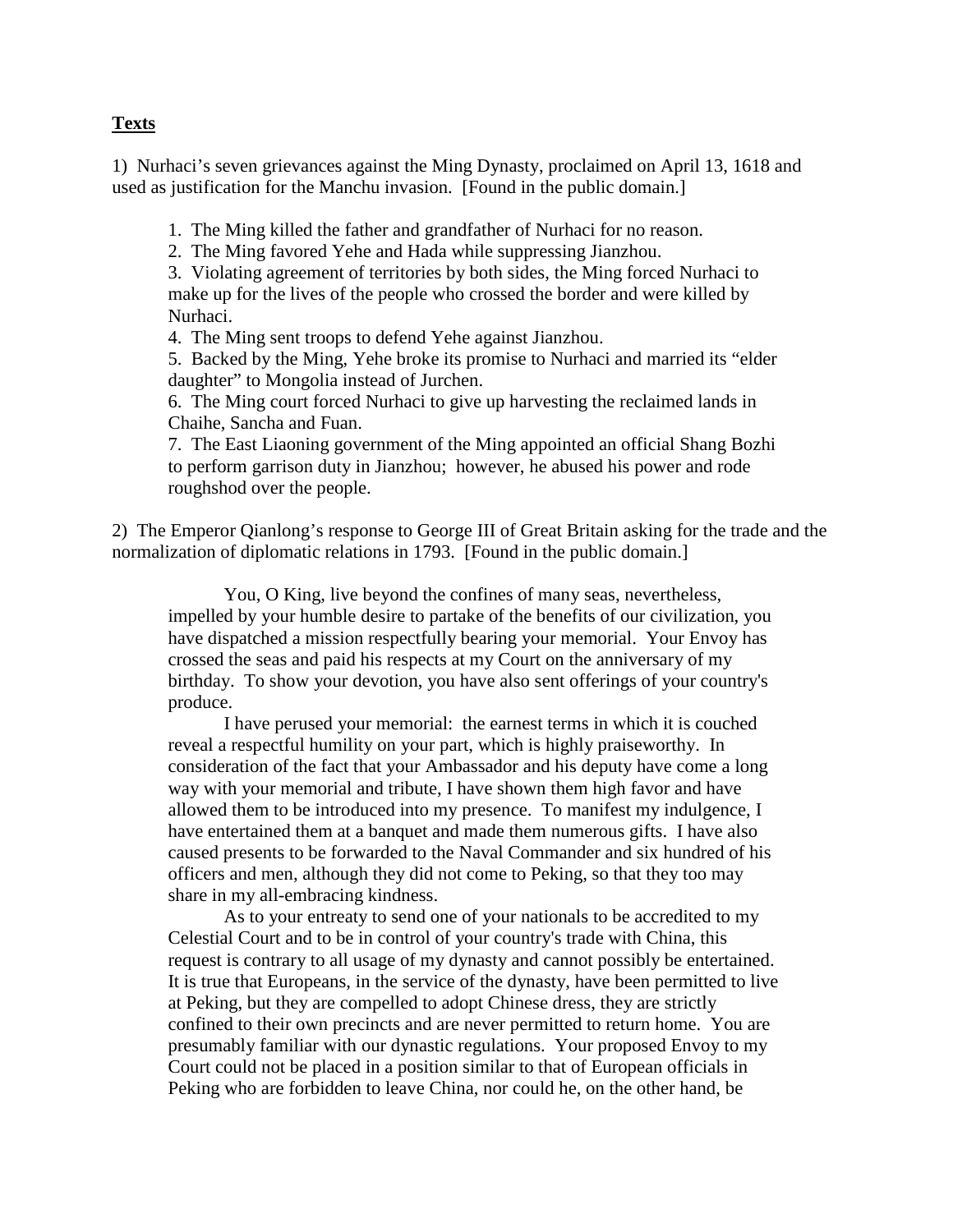allowed liberty of movement and the privilege of corresponding with his own country; so that you would gain nothing by his residence in our midst.

Moreover, our Celestial dynasty possesses vast territories and tribute missions from the dependencies are provided for by the Department for Tributary States, which ministers to their wants and exercises strict control over their movements. It would be quite impossible to leave them to their own devices. Supposing that your Envoy should come to our Court, his language and national dress differ from that of our people, and there would be no place in which to bestow him. It may be suggested that he might imitate the Europeans permanently resident in Peking and adopt the dress and customs of China, but, it has never been our dynasty's wish to force people to do things unseemly and inconvenient. Besides, supposing I sent an Ambassador to reside in your country, how could you possibly make for him the requisite arrangements? Europe consists of many other nations besides your own: if each and all demanded to be represented at our Court, how could we possibly consent? The thing is utterly impracticable. How can our dynasty alter its whole procedure and system of etiquette, established for more than a century, in order to meet your individual views? If it be said that your object is to exercise control over your country's trade, your nationals have had full liberty to trade at Canton for many a year, and have received the greatest consideration at our hands. Missions have been sent by Portugal and Italy, preferring similar requests. The Throne appreciated their sincerity and loaded them with favors, besides authorizing measures to facilitate their trade with China. You are no doubt aware that, when my Canton merchant, Wu Chao-ping, who was in debt to foreign ships. I made the Viceroy advance the monies due, out of the provincial treasury, and ordered him to punish the culprit severely. Why then should foreign nations advance this utterly unreasonable request to be represented at my Court? Peking is nearly two thousand miles from Canton, and at such a distance what possible control could any British representative exercise?

If you assert that your reverence for Our Celestial dynasty fills you with a desire to acquire our civilization, our ceremonies and code of laws differ so completely from your own that, even if your Envoy were able to acquire the rudiments of our civilization, you could not possibly transplant our manners and customs to your alien soil. Therefore, however adept the Envoy might become, nothing would be gained thereby.

Swaying the wide world, I have but one aim in view, namely, to maintain a perfect governance and to fulfil the duties of the State: strange and costly objects do not interest me. If I have commanded that the tribute offerings sent by you, O King, are to be accepted, this was solely in consideration for the spirit which prompted you to dispatch them from afar. Our dynasty's majestic virtue has penetrated unto every country under Heaven, and Kings of all nations have offered their costly tribute by land and sea. As your Ambassador can see for himself, we possess all things. I set no value on objects strange or ingenious, and have no use for your country's manufactures. This then is my answer to your request to appoint a representative at my Court, a request contrary to our dynastic usage, which would only result in inconvenience to yourself. I have expounded